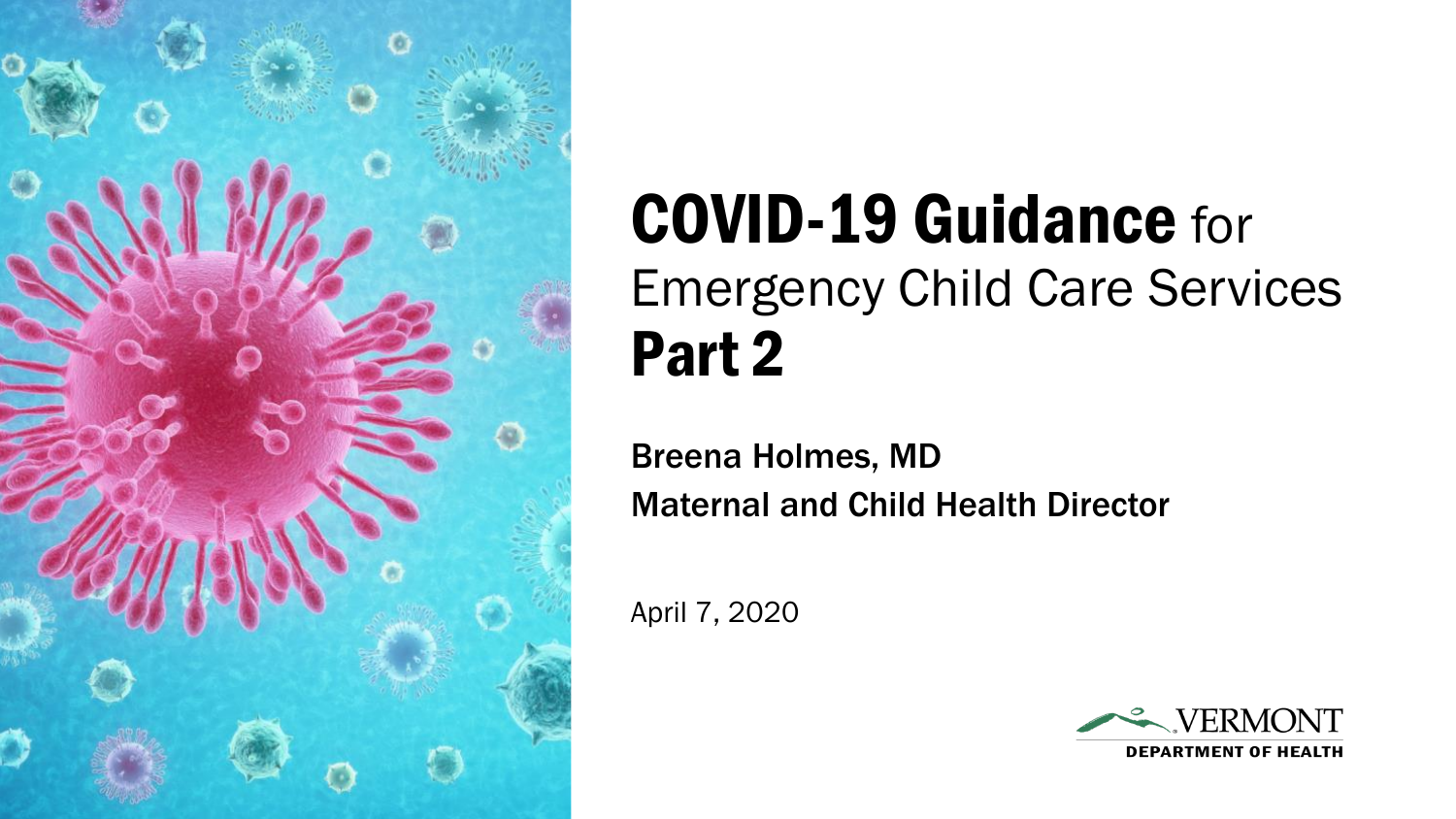

## A great many thanks for all you are doing on behalf of children and families in these complex and uncertain times.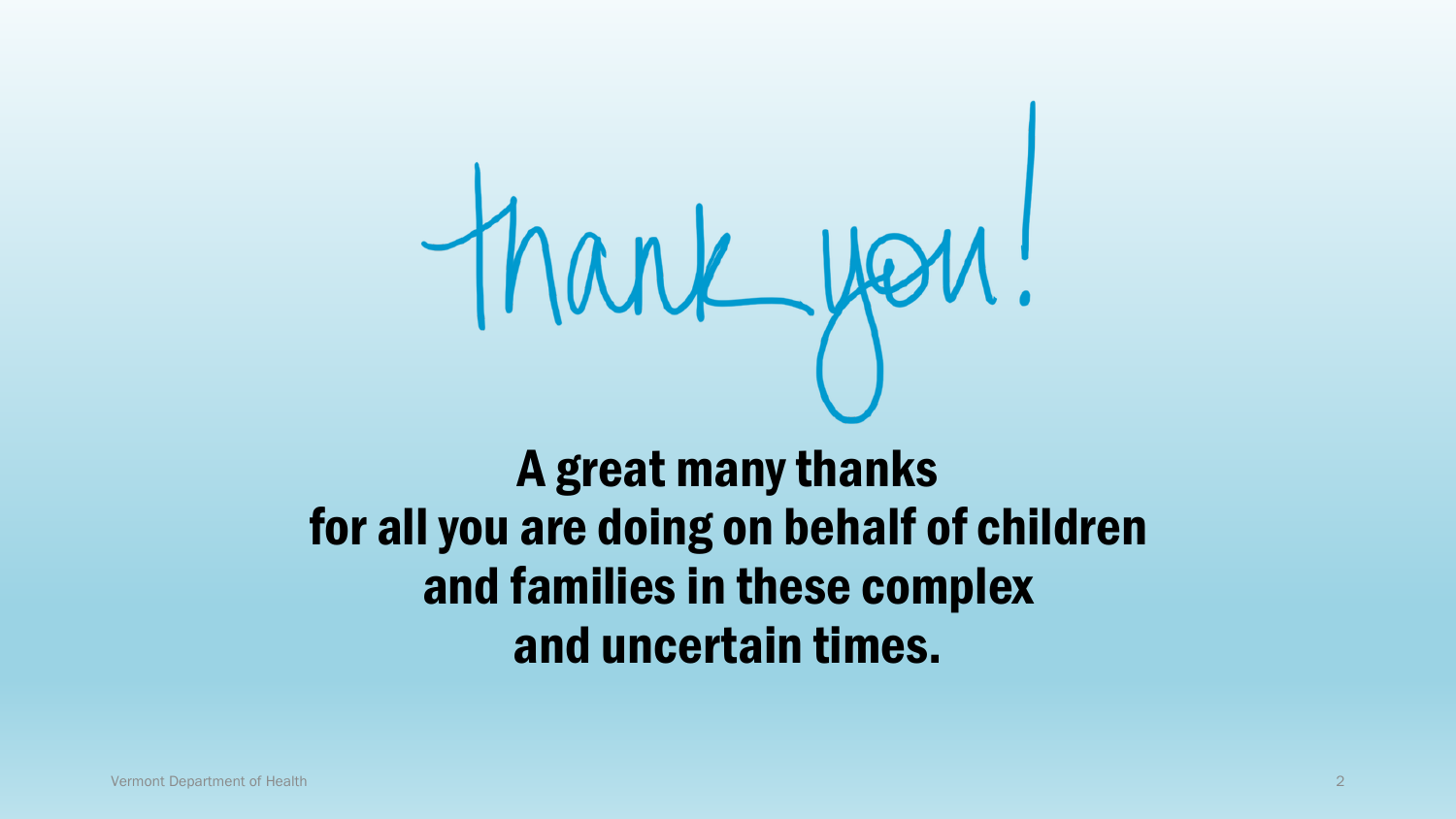## COVID -19 in Vermont

New Data Dashboard **Situational** Awareness

[healthvermont.gov/covid](https://www.healthvermont.gov/response/coronavirus-covid-19)



COVID-19 in Vermont Vermont Department of Health (VDH)

Vermont Department of Health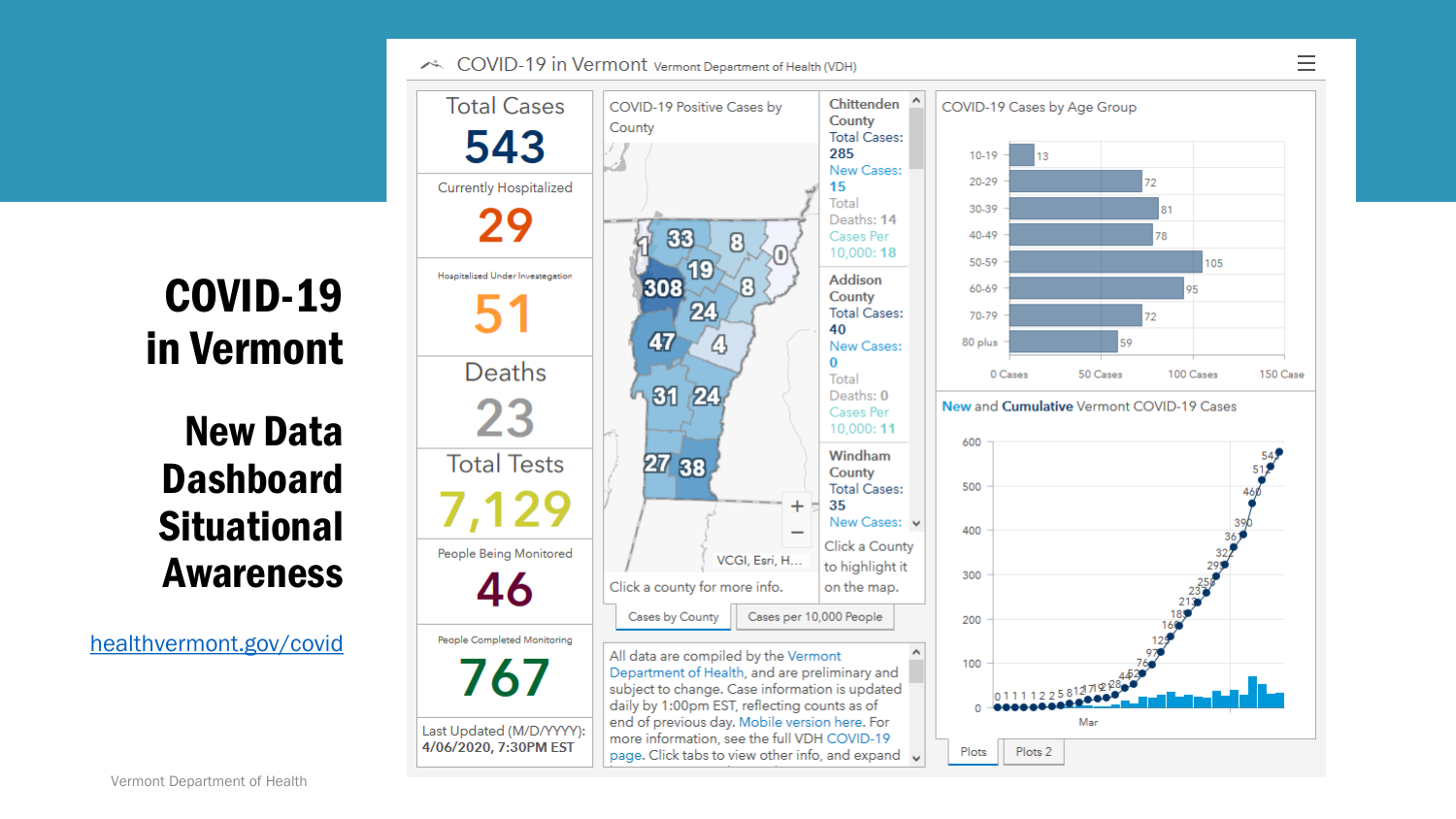## Important note:

The COVID-19 situation continues to evolve very rapidly – so the information we are providing today may change quickly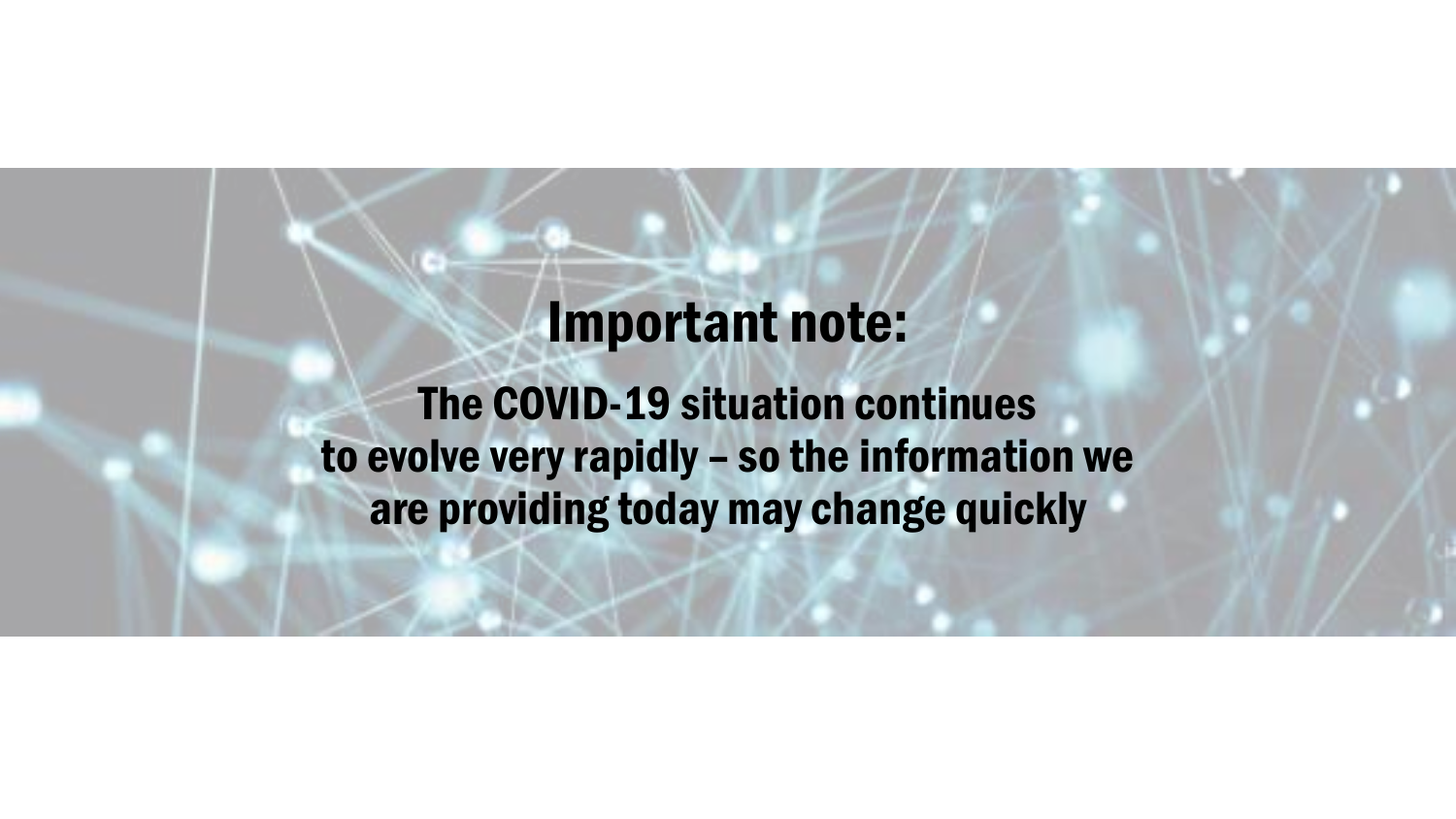Exclude children, staff, parents and guardians from sites if they are showing symptoms of COVID-19, have been in contact with someone with COVID-19 in the last 14 days, or are at high risk due to underlying health conditions.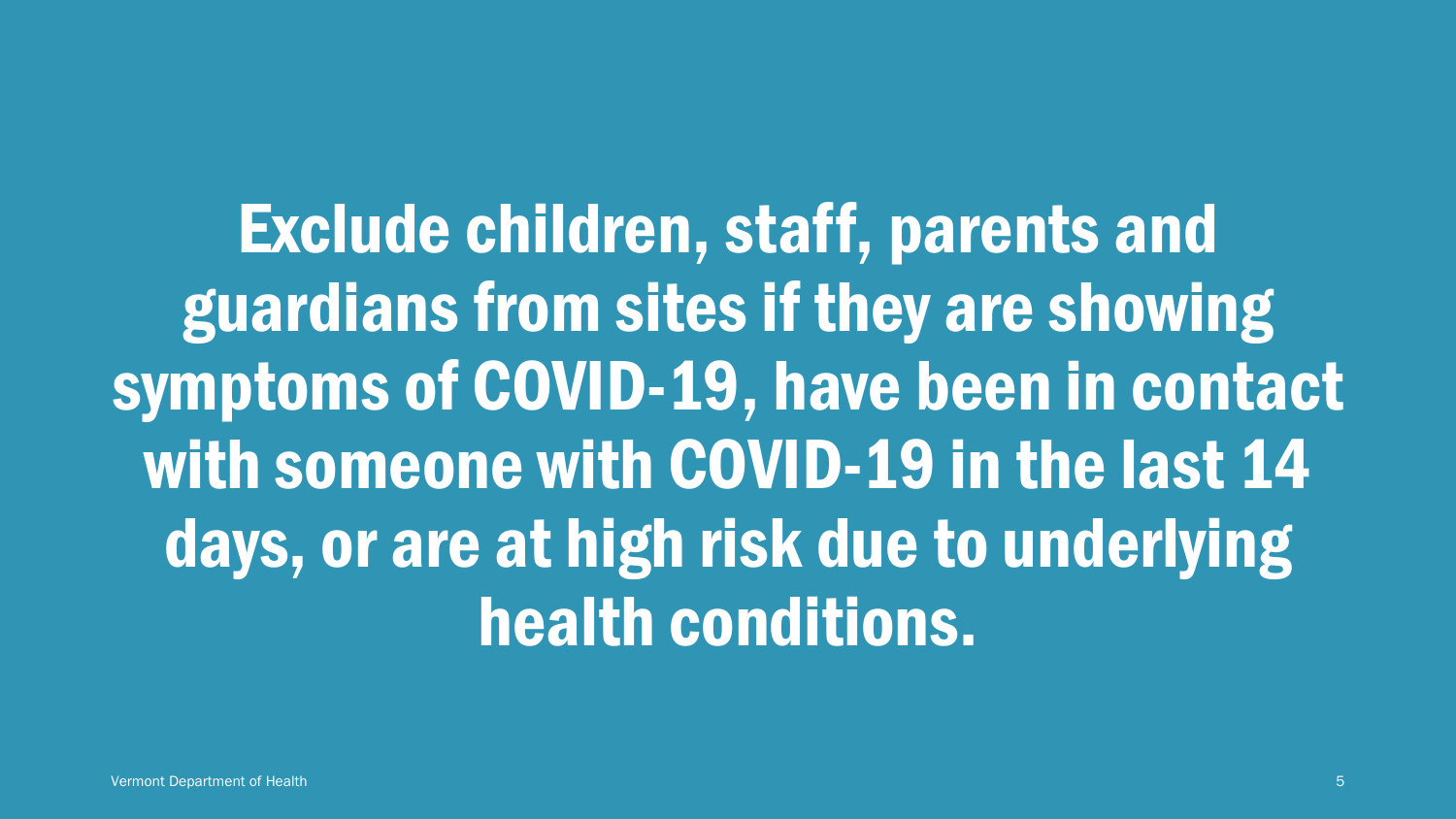## Close Contact

**Close contact** means being within six feet, for a long time, of someone who is diagnosed with COVID-19 during their infectious period, which starts one day before any symptoms began and continues until they are recovered.

Close contact does not mean: being more than six feet away in the same indoor environment for a long period of time, walking by, or briefly being in the same room.

| <b>Examples of close contacts</b>                        | <b>Examples of not close contacts</b>                     |
|----------------------------------------------------------|-----------------------------------------------------------|
| You live in the same home                                | You were their cashier at the grocery store               |
| You are intimate partners                                | You are a pharmacist who gave the person medication       |
| You rode in the same car while the person was infectious | You were in front of the person in line at the store      |
| You had dinner together while the person was infectious  | You're a coworker who briefly walked by to ask a question |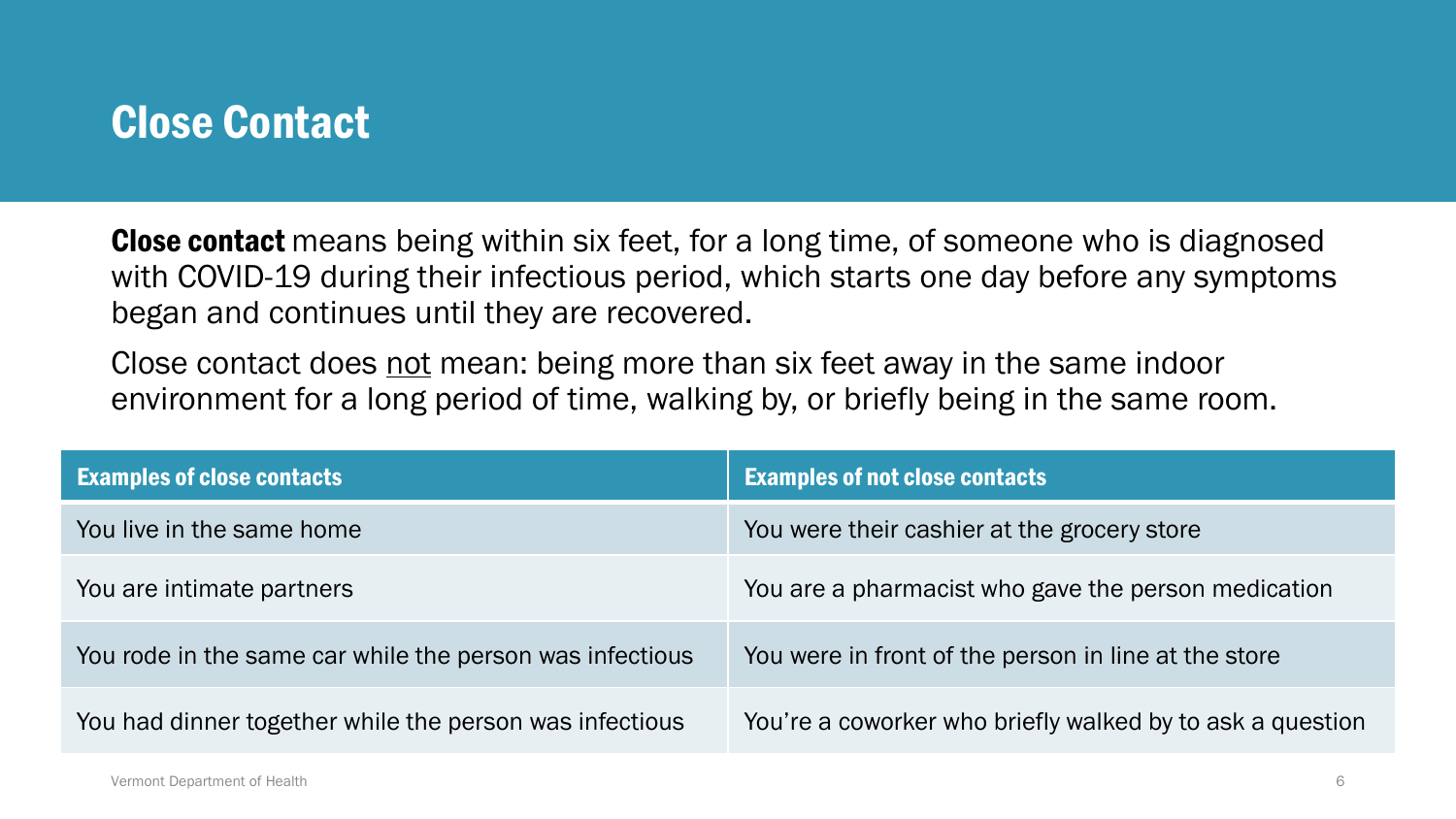|                          | <b>SELF-ISOLATION</b>                                                                                                                                                                                                                                                        | <b>SELF-QUARANTINE</b>                                                                                                                                                                                                    |
|--------------------------|------------------------------------------------------------------------------------------------------------------------------------------------------------------------------------------------------------------------------------------------------------------------------|---------------------------------------------------------------------------------------------------------------------------------------------------------------------------------------------------------------------------|
| For<br>Whom?             | People with symptoms of COVID-19<br>For people with COVID-19 who aren't sick<br>enough to be hospitalized, or<br>For people who are waiting for test results                                                                                                                 | People with no symptoms of<br>COVID19 • Close contacts of people<br>with COVID19                                                                                                                                          |
| <b>For How</b><br>Long?  | Until recovery, which happens when all three have<br>happened:<br>1) It's been 3 full days of no fever without the<br>use of fever-reducing medication, and<br>2) Other symptoms have improved, and<br>3) At least 7 days have passed since your<br>symptoms first appeared. | For 14 days since the date of<br>possible exposure. The day of the<br>exposure is Day 0.                                                                                                                                  |
| What<br>does it<br>mean? | Staying in a separate room in the house, using a<br>separate bathroom, avoiding contact with others.                                                                                                                                                                         | Staying home 24/7, monitoring for<br>symptoms, and practicing social<br>distancing. If possible, using a<br>separate room and bathroom. If you<br>become symptomatic, your close<br>contacts should also self-quarantine. |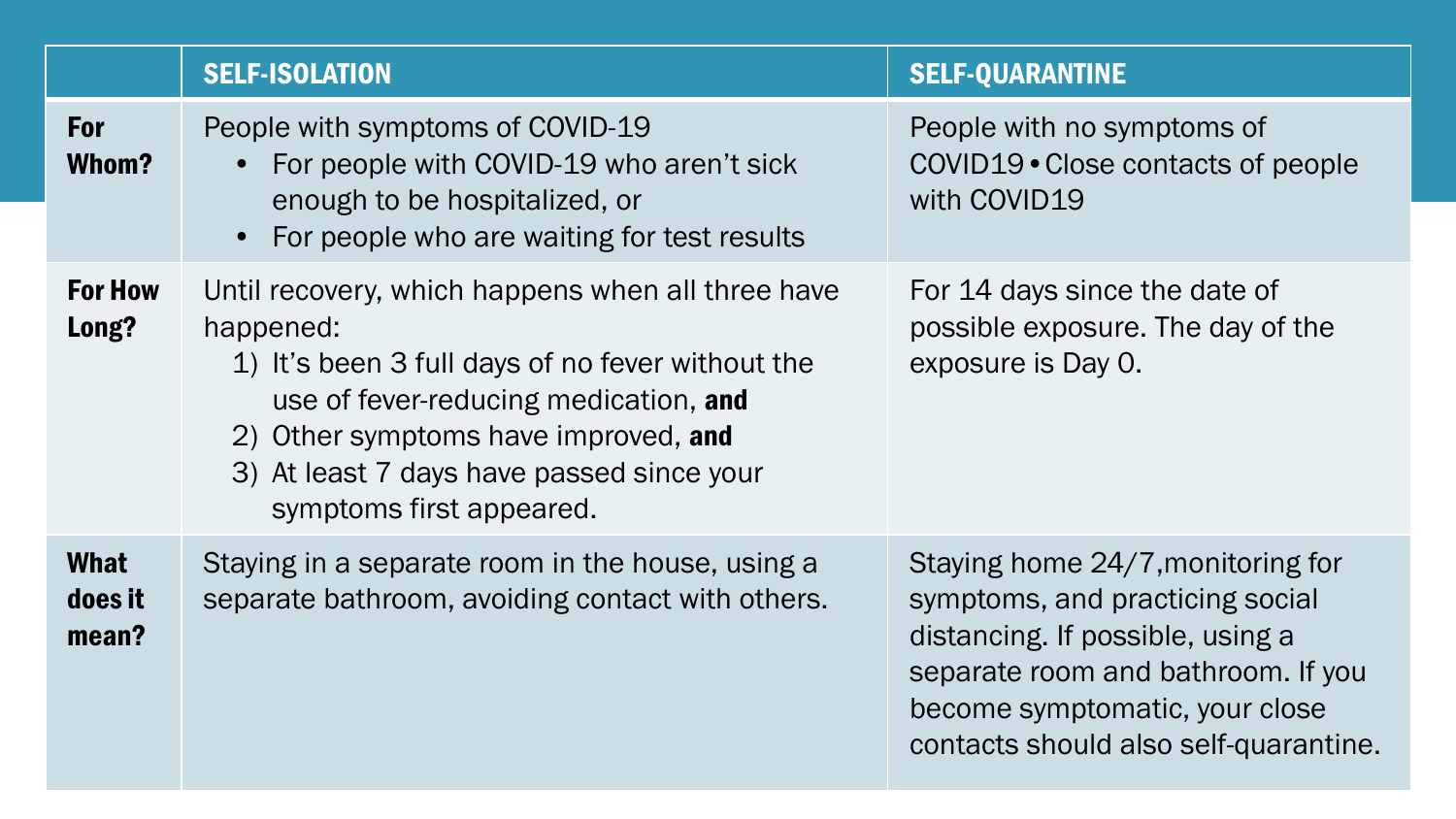## New Health Guidance: HEALTH SCREENING

#### Conduct a Daily Health Check for the child(ren) attending childcare, and your staff:

- 1. Have they been in close contact with a person who has COVID-19?
- 2. Have they felt unwell with respiratory symptoms in the last few days? *For example, have they had a cough, high temperature, shortness of breath, or difficulty breathing?*

#### Temperature check protocol: Health screening should occur upon entrance and near sink.

- $\rightarrow$  Perform hand hygiene
- $\rightarrow$  Put on a cloth facial masks or coverings, eye protection, and a single pair of disposable gloves
- $\rightarrow$  Check individual's temperature
- $\rightarrow$  If performing a temperature check on multiple individuals, ensure that a clean pair of gloves is used for each individual and that the thermometer has been thoroughly cleaned in between each check. If disposable or noncontact thermometers are used and the screener did not have physical contact with an individual, gloves do not need to be changed before the next check. If non-contact thermometers are used, they should be cleaned routinely
- $\rightarrow$  Remove and discard gloves in between children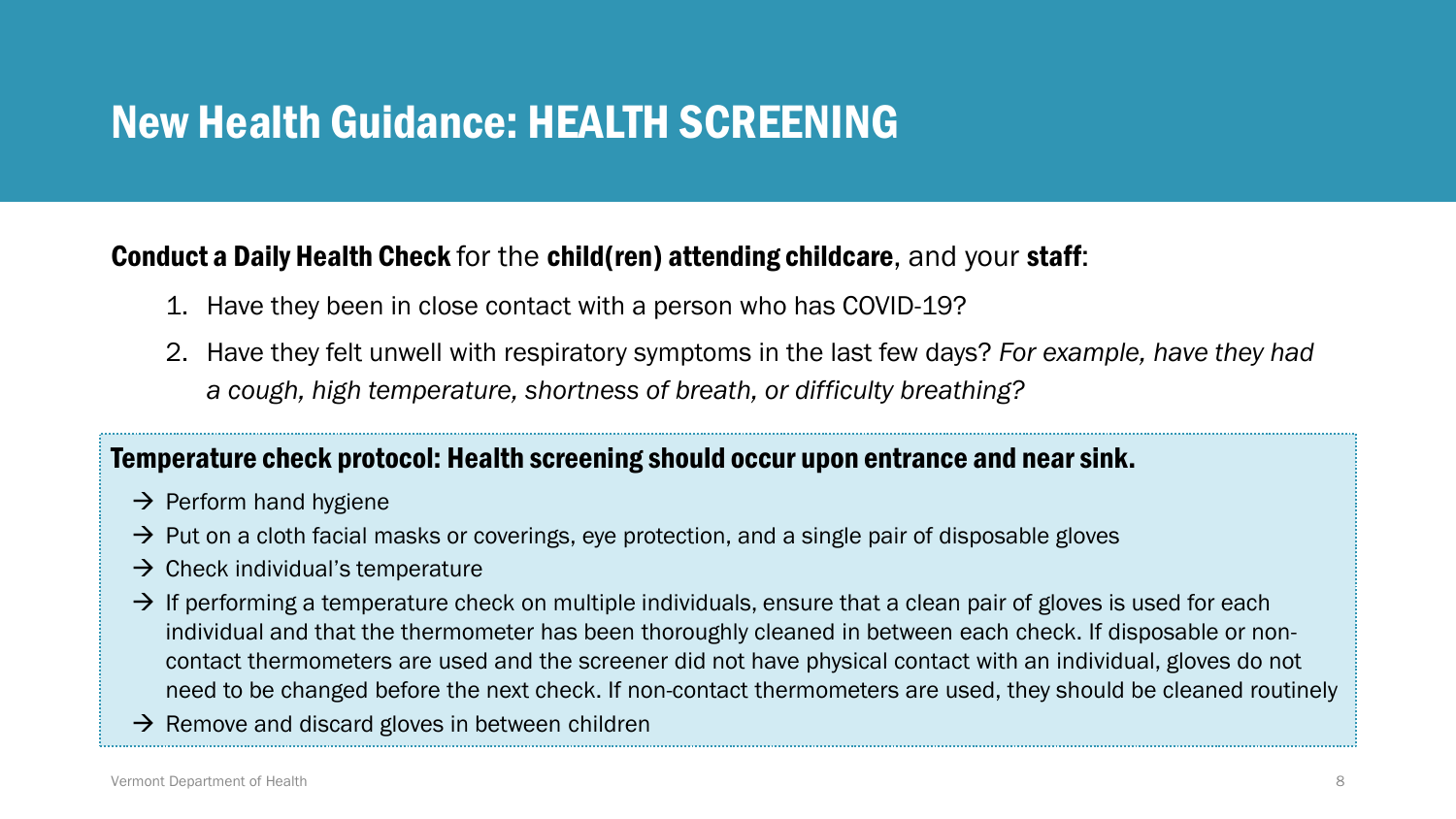## New Health Guidance: CLOTH FACE COVERINGS

#### It is recommended that all staff wear cloth face coverings while providing care.



#### Cloth face coverings should—

- Fit snugly but comfortably against the side of the face
- Be secured with ties or ear loops
- Include multiple layers of fabric
- Allow for breathing without restriction
- Be able to be laundered and machine dried without damage or change to shape

Use of Cloth Face Coverings to Help Slow the Spread of COVID-19 [cdc.gov/coronavirus/2019-ncov/prevent-getting-sick/diy](https://www.cdc.gov/coronavirus/2019-ncov/prevent-getting-sick/diy-cloth-face-coverings.html)cloth-face-coverings.html

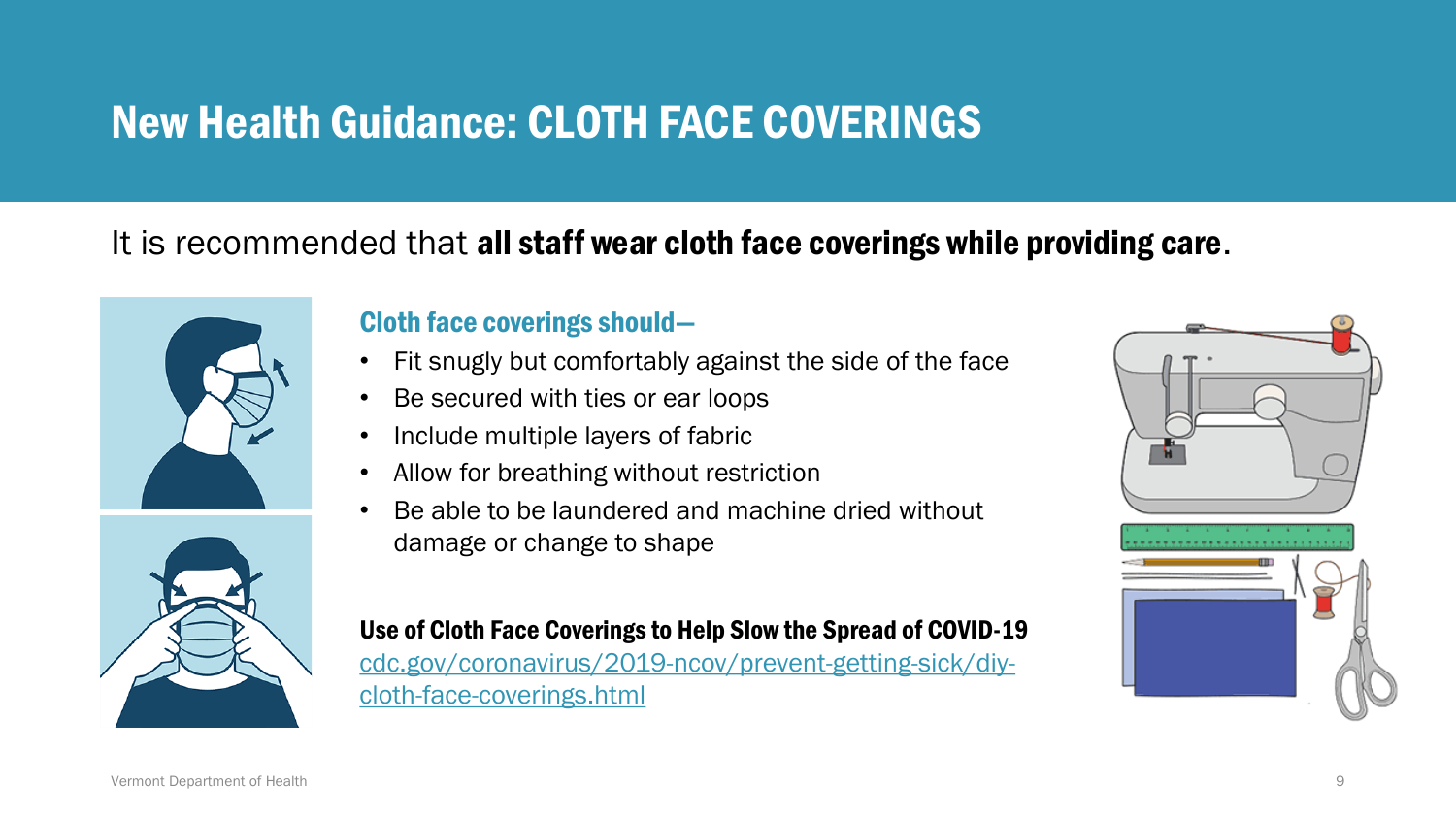## New Health Guidance: DROP-OFF & PICK-UP

- Stagger arrival and drop off times and/or plan to limit direct contact with parents/caregivers.
- Same parent or designated person should drop off and pick up the child every day.
- Older people such as grandparents should not pick up their children, because they are more at risk for serious illness.
- Hand hygiene stations could be set up at the entrance of the facility or the entrance process could be rerouted through a different entrance nearest the sink.
- Parents and caregivers who are self-quarantining due to close contact with a COVID-19 positive individual should NOT do drop-off or pick-up.
- Consider recommending that parents and caregivers who are heath care workers identify someone else to do drop-off and pick-up.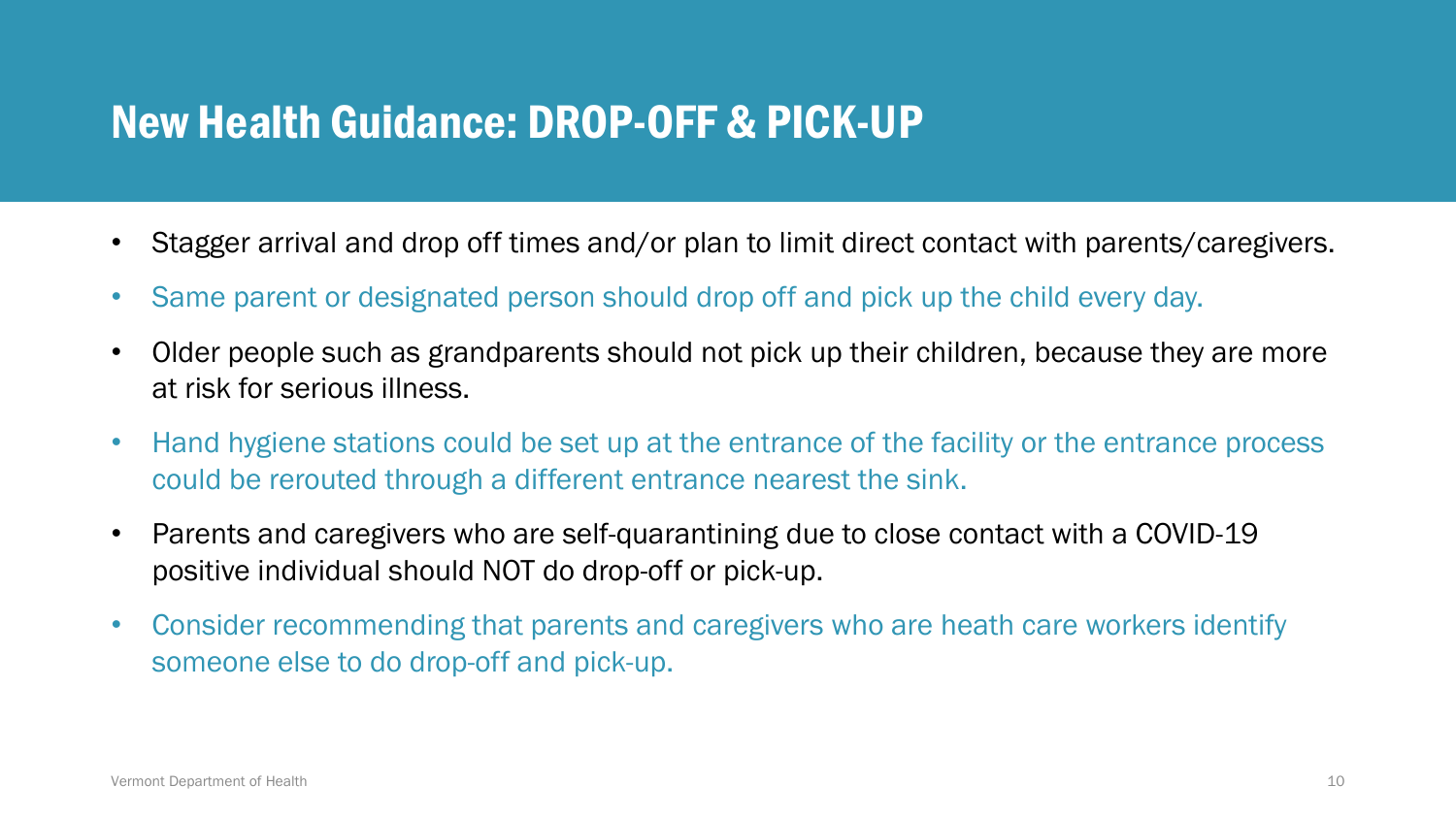## New Health Guidance: COVID CASES IN CARE

When there is a confirmed case of COVID in the childcare program, consult with the Vermont Department of Health. In partnership with the Health Department, the following should be considered:

- Dismiss children and most staff for 2-5 days
- Communicate with staff and parents/caregivers
- Clean and disinfect thoroughly
- Decisions about extending closure
- ➔ If there is a reduction in childcare capacity, notify CDD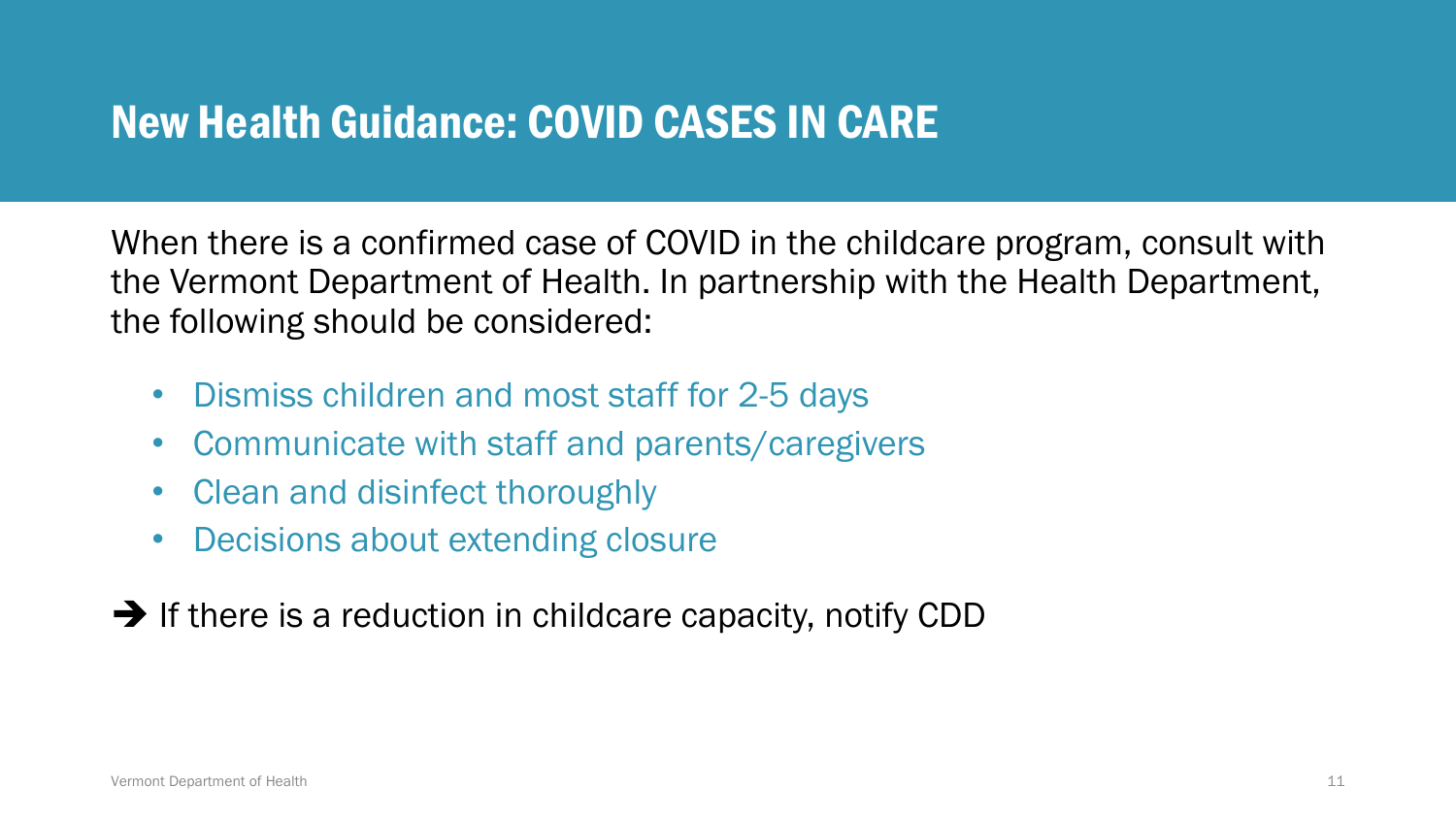## New Health Guidance

#### SOCIAL DISTANCING STRATEGIES

- Wherever possible, the same childcare providers should remain with the same group each day.
- At nap time, place resting children head to toe in order to further reduce the potential for viral spread. Programs with sufficient space should place children 6 feet apart at naptime as much as possible.

#### TOYS & BEDDING

- Clean **playground equipment** to the best of your ability
- Toys that cannot be cleaned and sanitized should not be used, including items such as soft toys, dress-up clothes, and puppets.
- Use bedding that can be washed (1x/week). Per childcare licensing regulations, children's bedding is required to be stored separately.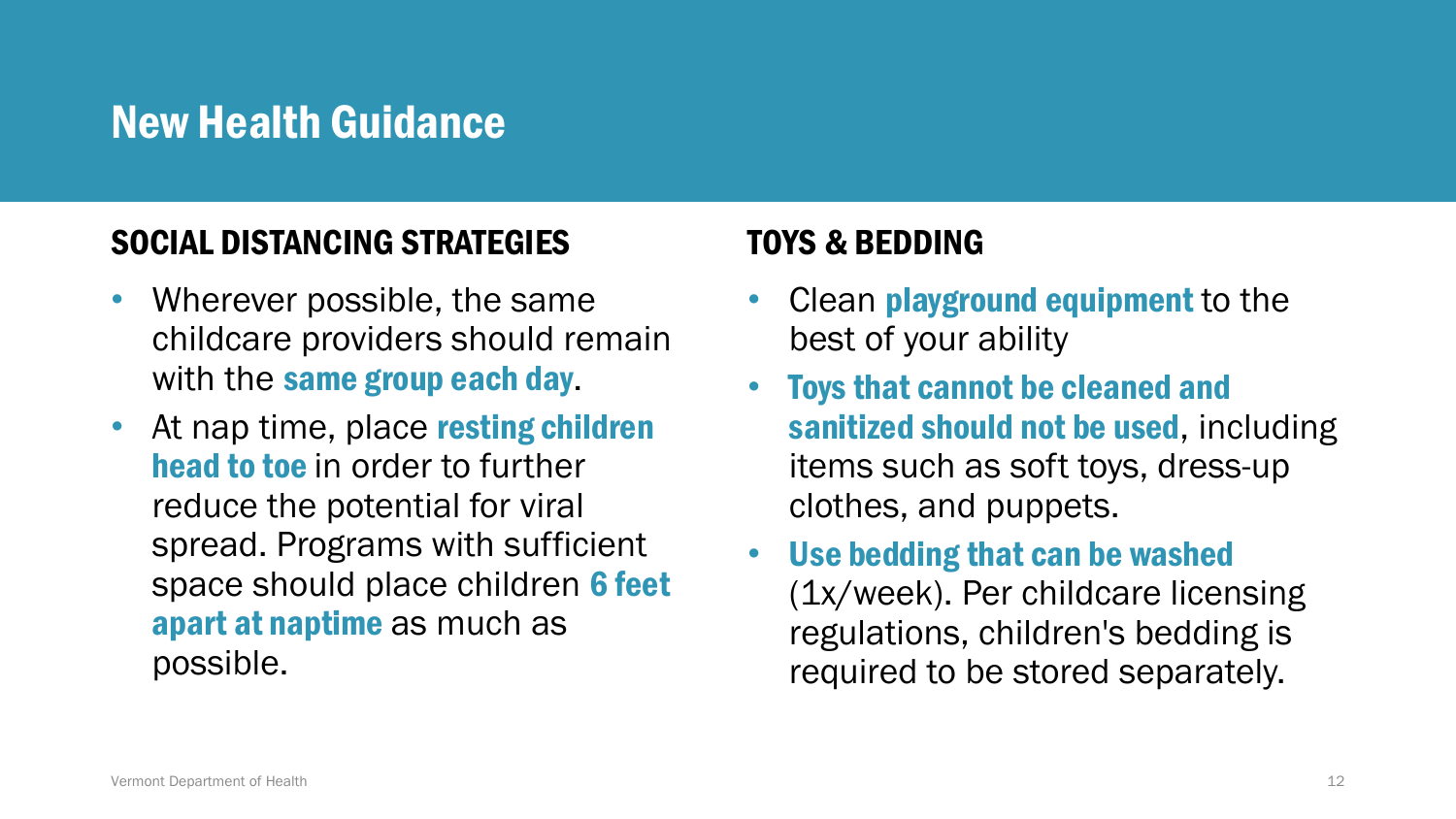## New Health Guidance: ADDITIONAL NEW ITEMS



Increased age of individuals that should not provide childcare during this time to Age 65

#### Additional updated guidance

- Updated Healthy Hand Hygiene Behavior
- Cleaning & Disinfecting
- Caring for Infants and Toddlers
- Food Preparation and Meal Service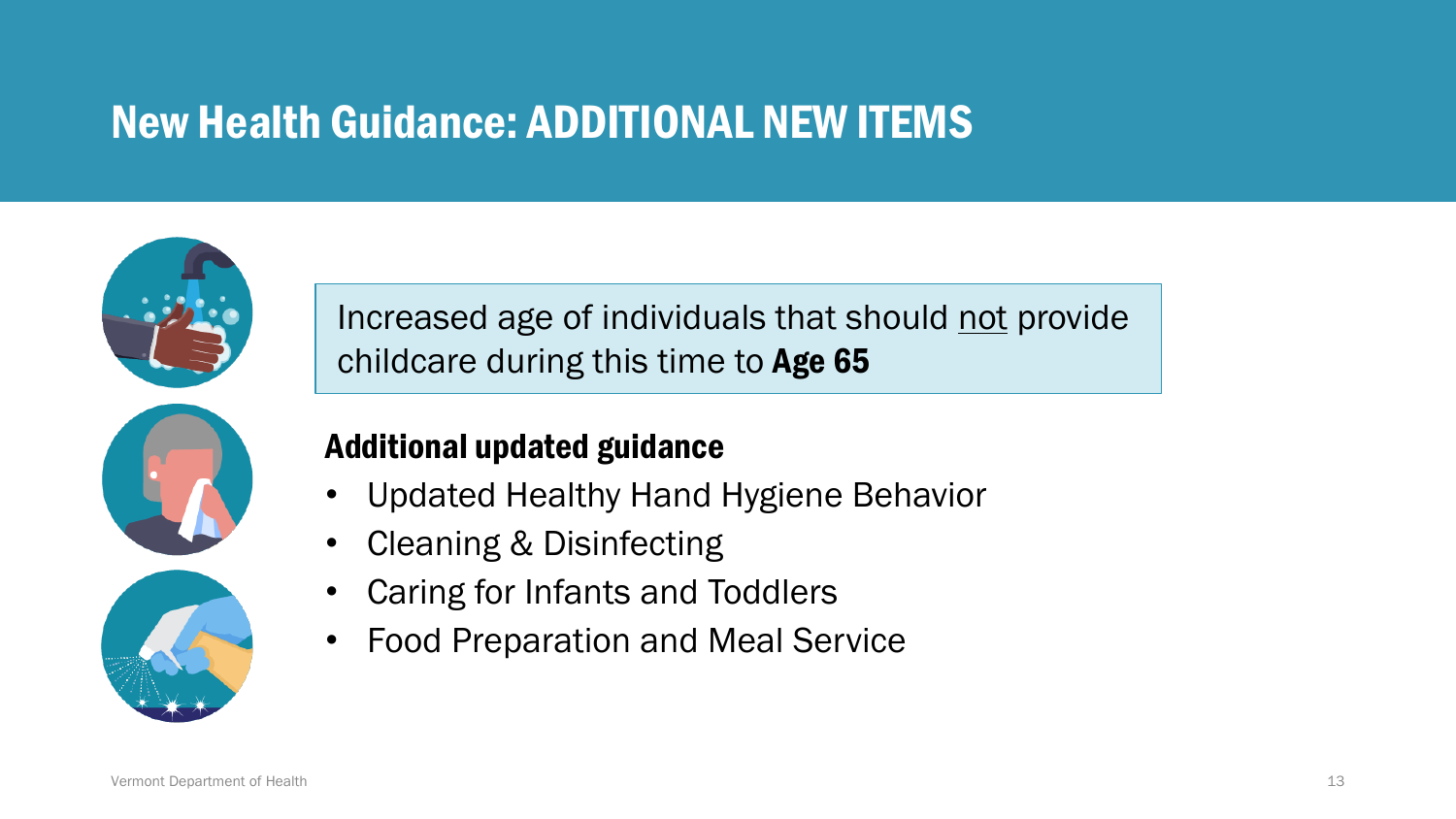## Heath Guidance: GENERAL GUIDANCE REMINDER



- 1. Small groups, not more than 10 individuals in a classroom, including teachers
- 2. Absolutely no large group activities
- 3. Frequent handwashing with soap and water for at least 20 seconds
- 4. Frequent thorough cleaning each day
- 5. No outside visitors and volunteers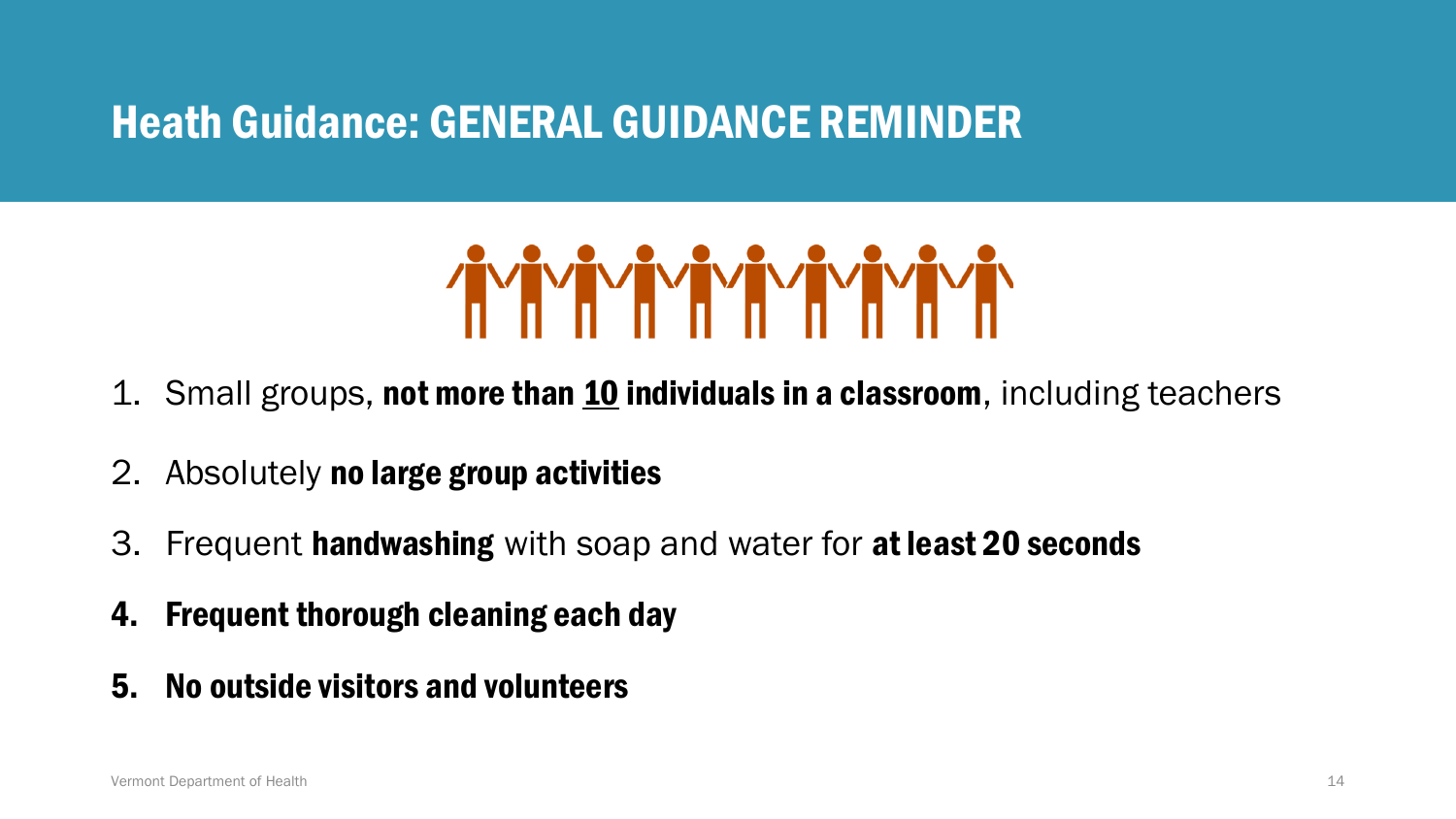## Health Questions Resource for Childcare Services

The Department of Health has **public health nurses available to childcare programs** and school providing childcare services to answer health related childcare questions

> 8:00 AM to 3:00 PM Monday through Friday Call: 802-863-7240, select the option for "Childcare Services"

*After hours there will be a childcare question mailbox to leave a message and VDH staff will return your call the following business days.*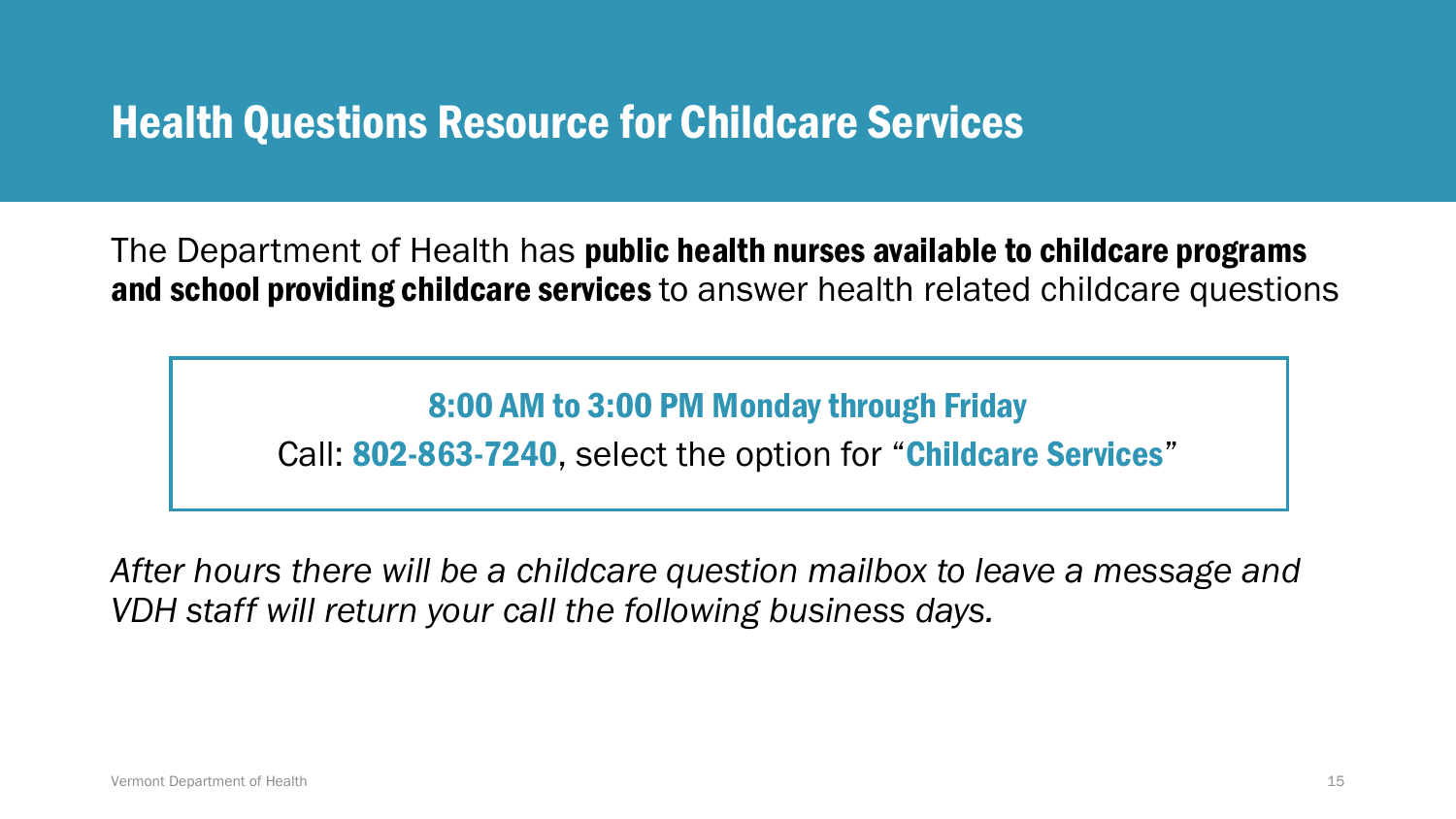## Where can I get needed supplies?

Getting programs access to cleaning supplies, such as gloves, masks, and hand sanitizer is currently being coordinated by CDD and Let's Grow Kids, in partnership with the State Emergency Operations Center (SEOC).

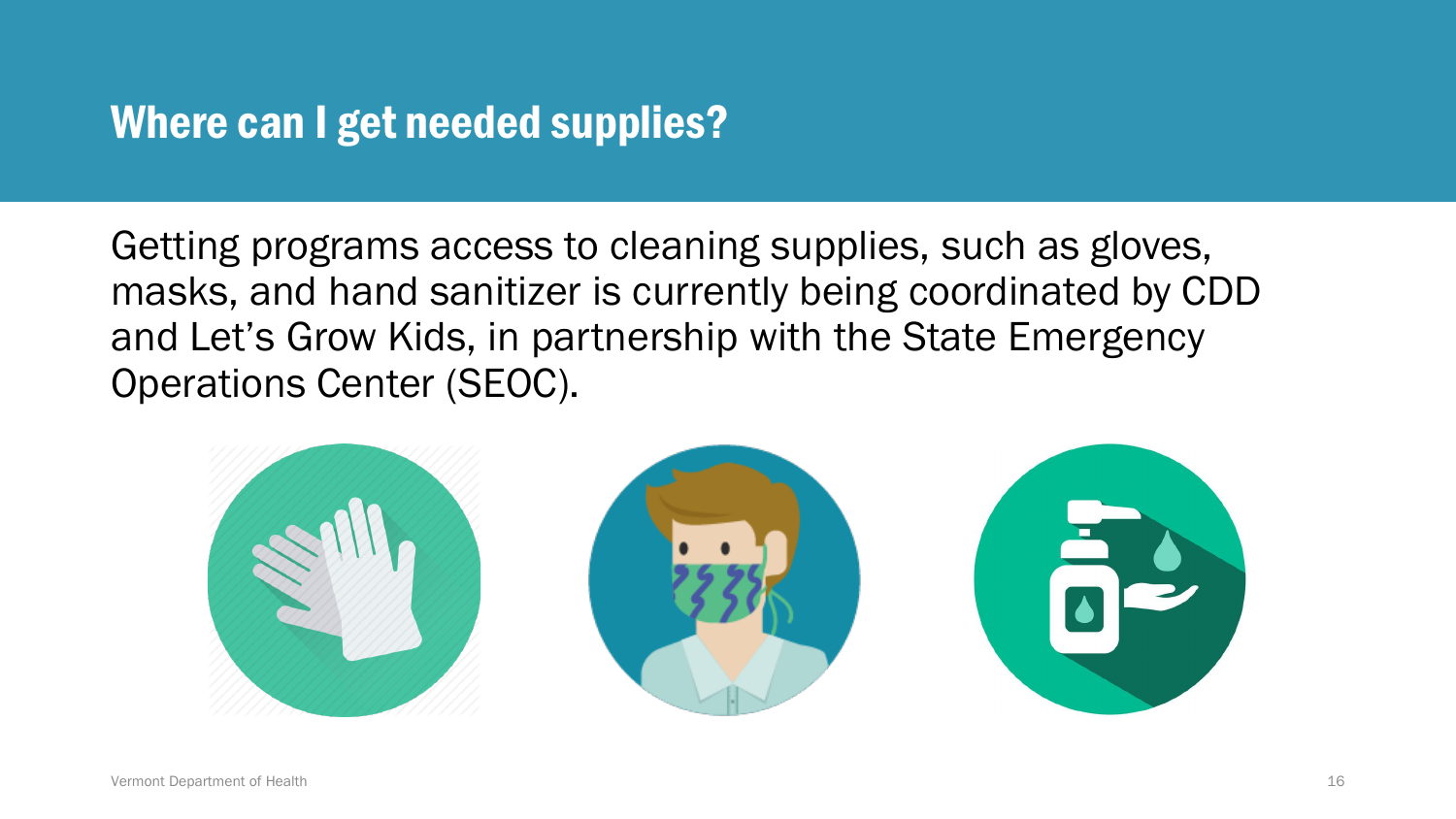## VDH Resources & Tools: healthvermont.gov/covid



In response to the #COVID19 pandemic, @GovPhilScott Windows announced a plan for the orderly dismissal of all schools & can... https://t.co/ALWtvrtTO8 **Read More** 

HOME / PUBLIC HEALTH RESPONSE / CORONAVIRUS (COVID-19) /

#### **SCHOOLS AND CHILD CARE PROGRAMS**

All Vermont schools are closed through the end of the 2019-2020 school year and have put plans in place for remote learning. Child care programs also will remain closed, except for those that provide services to essential workers. The Health Department continues to work with partner agencies in supporting the health and wellness of children and their families during this time.

. Health Guidance for Emergency Programs Providing Childcare for Essential Persons

• Supplemental Guidance for Child Care Programs that Remain Open & (CDC)

HOW HEALTHY ARE WE?

- COVID-19 Guidance for Emergency Child Care Service C (Webinar with Dr. Breena Holmes, MCH Director - 3/24/20)

**SEARCH** 

- Health & Safety in Child Care (Frequently Asked Questions)
- Supporting the Childcare Needs of Essential Persons During a Novel Coronavirus Outbreak Guidance to Schools and Child Care Programs & (Agency of Education)
- Children's Development Division COVID-19 & (Information for Child Care Programs, Children's Integrated Services Providers and CDD Grantees and Contractors)
- Coronavirus Resources & (Let's Grow Kids)
- COVID-19 Guidance for Vermont Schools C (Agency of Education)
- Guidance for Schools and Childcare Programs C (CDC)
- Resources for Institutes of Higher Education C (CDC)

Social Distancing (smaller version) Social Distancing (larger version) **Keep Germs from Spreading** COVID-19 "Stop the Spread of Germs" Poster & (CDC)



|     | For whom?                                                                         | People sick with                                                             | People with no symptoms and                                                                                          | Other Vermonters who                                                                                                                  |
|-----|-----------------------------------------------------------------------------------|------------------------------------------------------------------------------|----------------------------------------------------------------------------------------------------------------------|---------------------------------------------------------------------------------------------------------------------------------------|
|     |                                                                                   | COMD-19                                                                      | who                                                                                                                  | don't have symptoms.                                                                                                                  |
|     |                                                                                   |                                                                              | . were in close contact with<br>someone sick with COVID-19,<br>or                                                    |                                                                                                                                       |
|     |                                                                                   |                                                                              | • are returning to Vermont<br>from out of the state for<br>anything other than an<br>essential purpose. <sup>1</sup> |                                                                                                                                       |
|     | Do I stay home?                                                                   | Yes                                                                          | Yes                                                                                                                  | Yes                                                                                                                                   |
| Ξ   | Can I go to<br>work?                                                              | No. Work at home if<br>vour job allows it<br>and if you feel well<br>enoueh. | No. Work at home if your job<br>allows it.                                                                           | Only essential employees<br>should go to work. Others<br>should work at home.                                                         |
| \$, | Can I go outside<br>for walks, bike<br>rides, hikes?                              | No, not until you<br>have recovered. <sup>2</sup>                            | No, not until 14 days have<br>passed and no symptoms have<br>appeared. <sup>2</sup>                                  | Yes, but keep six feet<br>away from others, except<br>people you live with.                                                           |
| 扁   | Can I go out for<br>groceries and<br>other essential<br>items like<br>medication? | No. not until you<br>have recovered. <sup>2</sup>                            | No, not until 14 days have<br>passed and no symptoms have<br>appeared. <sup>2</sup>                                  | Yes, but keep six feet<br>away from others, except<br>people you live with.<br>Wash your hands often<br>and don't touch your<br>face. |
|     | Do I stay in a<br>separate room<br>in my home?                                    | Yes, until you have<br>recovered. <sup>2</sup>                               | If possible, until 14 days have<br>passed and no symptoms have<br>appeared. <sup>2</sup>                             | No                                                                                                                                    |
|     | What if I start to<br>feel ill?                                                   |                                                                              | Start isolation and call your<br>health care provider.                                                               | Start isolation and call<br>your health care provider.                                                                                |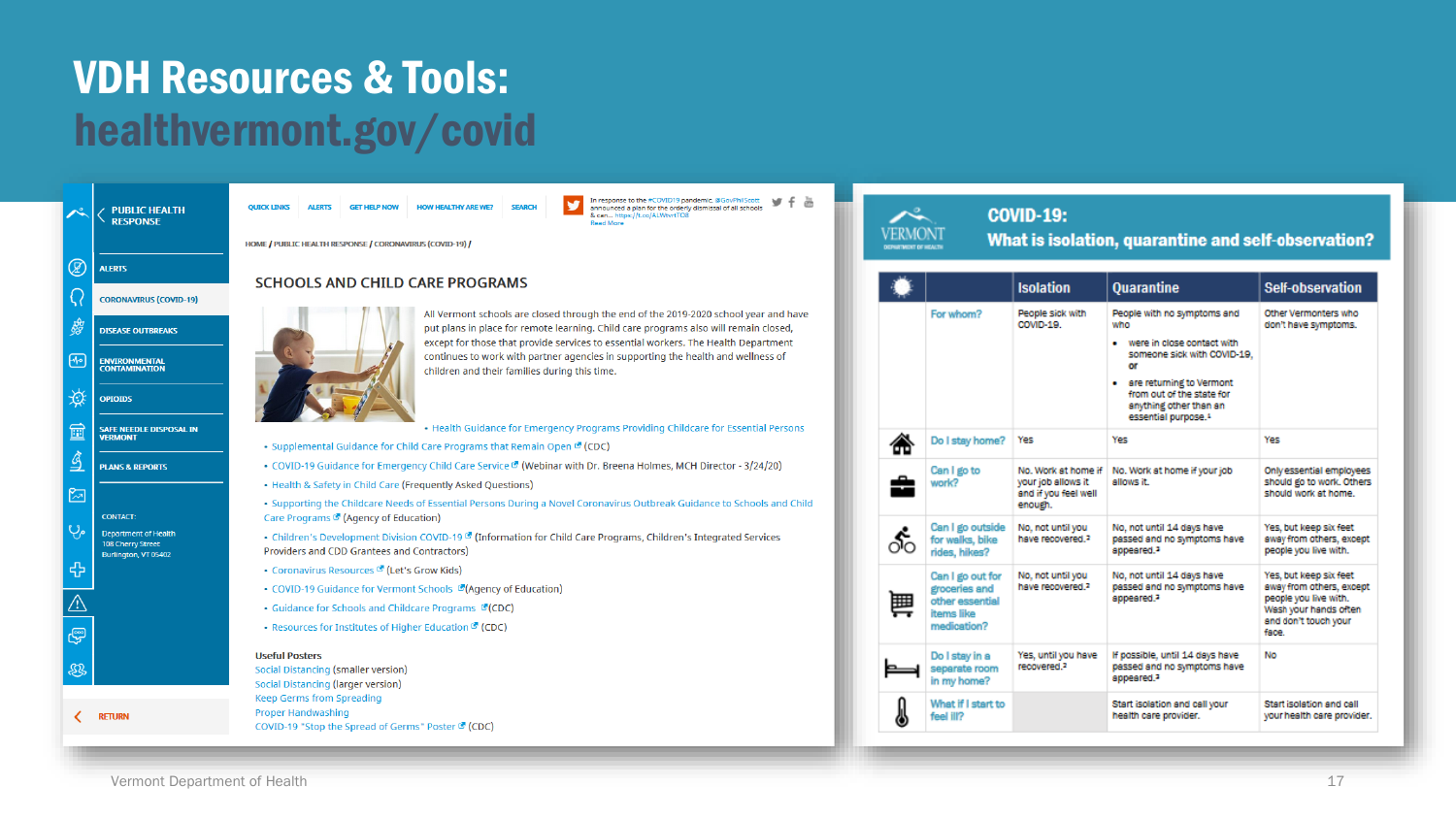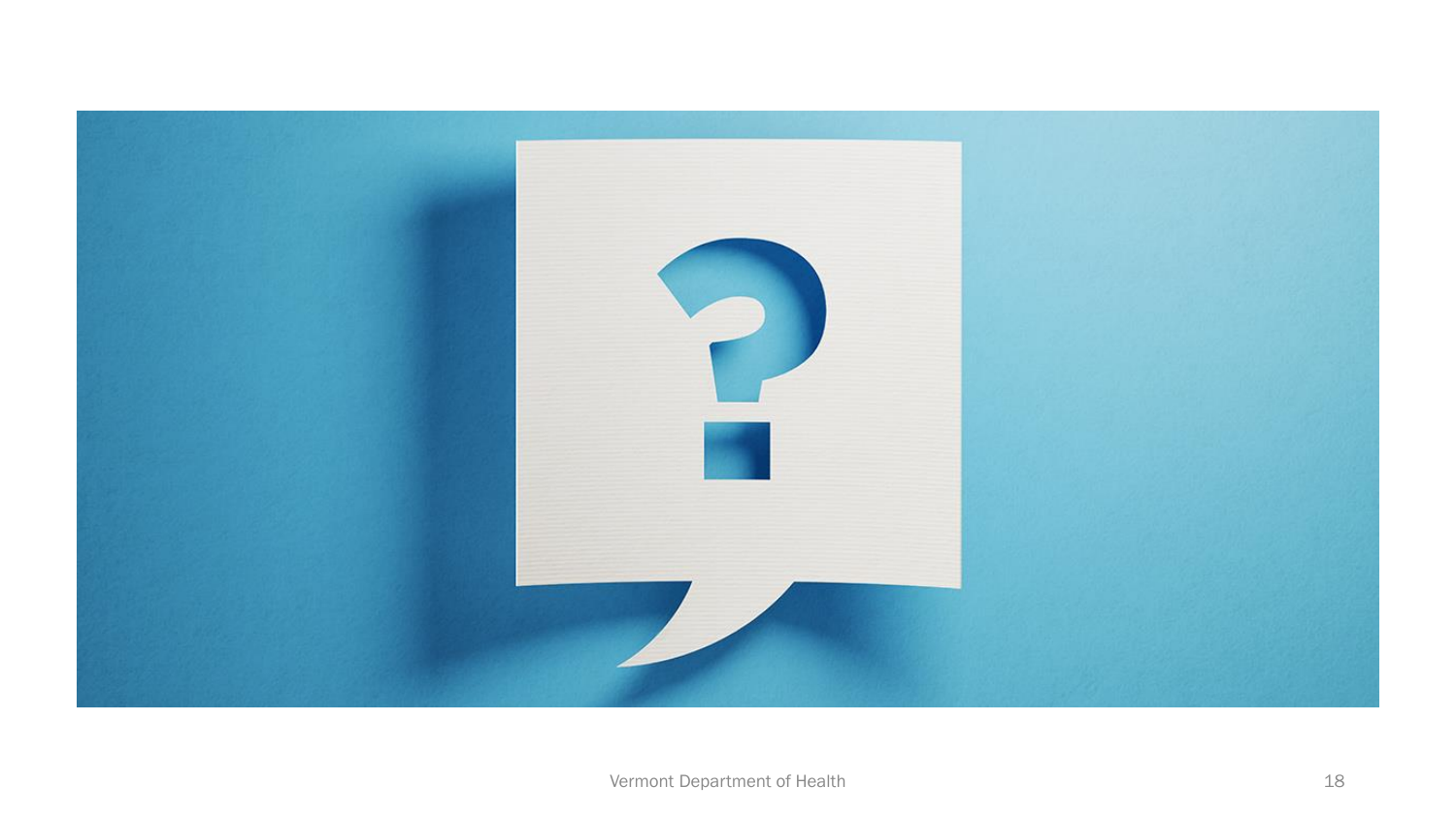# Maternal and Child Health (MCH) is here to support the health and safety of your program, your staff and the families your serve.